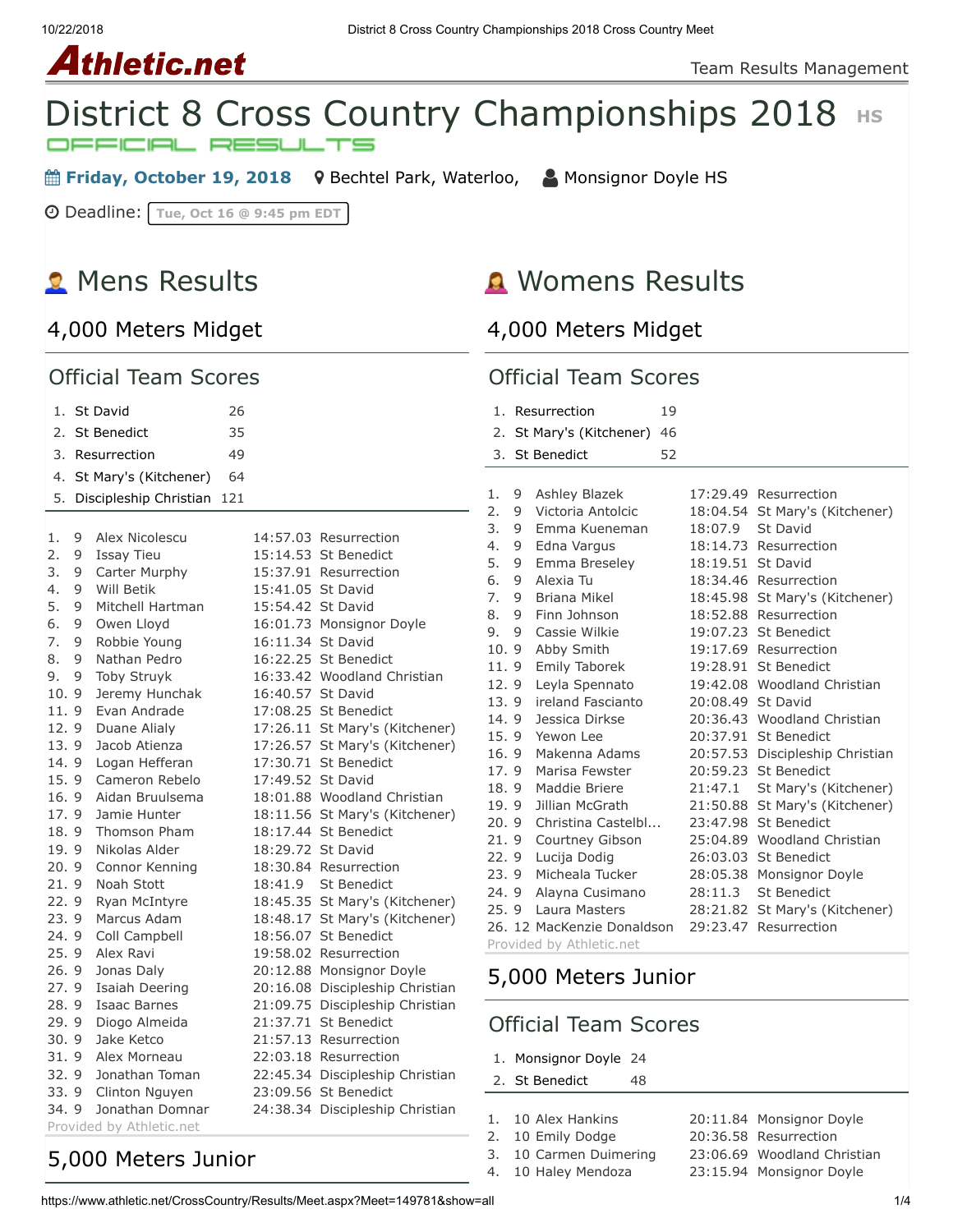10/22/2018 District 8 Cross Country Championships 2018 Cross Country Meet

| <b>Official Team Scores</b> |    |                         |    |                   |                                |  |
|-----------------------------|----|-------------------------|----|-------------------|--------------------------------|--|
| 1.                          |    | Resurrection            | 31 |                   |                                |  |
| 2.                          |    | Rockway Mennonite       | 31 |                   |                                |  |
| 3.                          |    | St Mary's (Kitchener)   | 39 |                   |                                |  |
| 4.                          |    | <b>St Benedict</b>      | 72 |                   |                                |  |
|                             |    |                         |    |                   |                                |  |
| 1.                          |    | 10 Patrick Benest       |    |                   | 18:22.05 Resurrection          |  |
| 2.                          |    | 10 Aidan Morton Ninom   |    |                   | 18:57.04 Rockway Mennonite     |  |
| 3.                          |    | 10 Markus Schroeder K   |    |                   | 19:04.04 Rockway Mennonite     |  |
| 4.                          | 9. | Vincent Drake           |    |                   | 19:22.01 Woodland Christian    |  |
| 5.                          |    | 10 Maxum Stratford      |    |                   | 19:59.95 Resurrection          |  |
| 6.                          |    | 10 Johnathan McGrath    |    | 20:09.5           | St Mary's (Kitchener)          |  |
| 7.                          |    | 9 Jonathan Chau         |    |                   | 20:17.35 Rockway Mennonite     |  |
| 8.                          |    | 10 Carter Steffler      |    |                   | 20:32.71 St Mary's (Kitchener) |  |
| 9.                          |    | 10 Luke Meadus          |    |                   | 20:39.73 St Benedict           |  |
|                             |    | 10. 10 Zachary Riddell  |    | 21:10.2           | Resurrection                   |  |
|                             |    | 11. 10 Graham Nicholls  |    |                   | 21:17.29 St Mary's (Kitchener) |  |
|                             |    | 12. 10 Eric Wehrle      |    |                   | 21:48.16 Monsignor Doyle       |  |
|                             |    | 13. 10 Aiden Lipczynski |    | 21:49.05 St David |                                |  |
|                             |    | 14. 10 Dante Duval      |    |                   | 21:51.77 St Mary's (Kitchener) |  |
|                             |    | 15. 10 Liam Calhoun     |    |                   | 22:02.21 Resurrection          |  |
|                             |    | 16. 10 Tylar Noonan     |    |                   | 22:15.18 Resurrection          |  |
|                             |    | 17. 10 Liam Jewer       |    | 23:11.76 St David |                                |  |
|                             |    | 18. 10 Eric Malloy      |    |                   | 23:57.44 St Benedict           |  |
|                             |    | 19. 10 Andrew Matlow    |    |                   | 24:39.77 Rockway Mennonite     |  |
|                             |    | 20. 10 Misha Glazyrin   |    | 24:56.3           | Monsignor Doyle                |  |
|                             |    | 21. 10 Scott Baker      |    | 25:11.56          | St Mary's (Kitchener)          |  |
|                             |    | 22. 9 Cole Woodcock     |    |                   | 25:15.92 St Benedict           |  |
|                             |    | 23. 9 Aaron Enright     |    |                   | 25:16.18 St Benedict           |  |
|                             |    | 24. 10 Spencer Wilkins  |    |                   | 27:14.55 St Mary's (Kitchener) |  |
|                             |    | 25. 10 Juan Cuellar     |    |                   | 27:35.05 St Mary's (Kitchener) |  |
|                             |    | 26. 10 Aiden Drinkwater |    |                   | 31:20.56 Monsignor Doyle       |  |
| Provided by Athletic.net    |    |                         |    |                   |                                |  |

# [6,000 Meters Senior](https://www.athletic.net/CrossCountry/meet/149781/results/621722)

## Official Team Scores

|    | 1. St Mary's (Kitchener) | 14  |                                |
|----|--------------------------|-----|--------------------------------|
|    | 2. Resurrection          | 45  |                                |
|    | 3. Woodland Christian    | 76  |                                |
|    | 4. St Benedict           | 78  |                                |
|    | 5. St David              | 121 |                                |
|    | 6. Rockway Mennonite     | 132 |                                |
|    |                          |     |                                |
| 1. | 12 Foster Malleck        |     | 21:19.92 St Mary's (Kitchener) |
|    | 2. 12 Kyle Bociort       |     | 21:44.04 Père René de Galinée  |
|    | 3. 12 Jason Lowrie       |     | 21:55.64 St Mary's (Kitchener) |
| 4. | 11 Adam Loffelmann       |     | 23:06.86 St Mary's (Kitchener) |
| 5. | 12 Josh Hankins          |     | 23:09.04 Monsignor Doyle       |
| 6. | 12 Ruairi Tiernan        |     | 23:30.1 St Mary's (Kitchener)  |
|    | 7. 11 David De Sousa     |     | 23:38.04 St Mary's (Kitchener) |
| 8. | 11 Nathan Kemp           |     | 23:43.83 St Mary's (Kitchener) |

- 11. 11 Jared Hughes 24:06.42 Resurrection
- 12. 11 Dani Cooper 24:16.39 St Mary's (Kitchener)
- 13. 11 Weldon Hovey 24:21.97 St Benedict 14. 11 Martin Ukhanov 25:08.64 Woodland Christian
- 15. 12 Aden Cormier 25:09.58 Resurrection

| 5. | 10 Emma Lassaline           |                   | 23:58.4 St Mary's (Kitchener)  |
|----|-----------------------------|-------------------|--------------------------------|
| 6. | 10 Paige Lipczynski         | 24:05.17 St David |                                |
| 7. | 10 Emma Klein               |                   | 24:09.99 Monsignor Doyle       |
|    | 8. 10 Chloe Lipczynski      | 24:16.51 St David |                                |
| 9. | 10 Brianna Zakrzewski       |                   | 24:48.54 St Benedict           |
|    | 10. 10 Cornelia Schattman   |                   | 25:35.75 Rockway Mennonite     |
|    | 11. 10 Mya Santo            |                   | 25:48.38 St Benedict           |
|    | 12. 10 Charlotte McCandless |                   | 26:34.35 Monsignor Doyle       |
|    | 13. 10 Lauren Dottori       |                   | 27:01.6 St Benedict            |
|    | 14. 10 Sophia Guordado      |                   | 27:26.53 St Mary's (Kitchener) |
|    | 15. 10 Emma Brown           |                   | 28:36.09 St Benedict           |
|    | 16. 10 Sasha Marikano       |                   | 28:53.78 St Mary's (Kitchener) |
|    | 17. 10 Selah Robillard      | 29:05.32 St David |                                |
|    | 18. 10 Annabelle Walsh      |                   | 29:19.33 St Benedict           |
|    | 19. 10 Kiera Dunphy         |                   | 29:48.09 Monsignor Doyle       |
|    | Provided by Athletic.net    |                   |                                |

# [6,000 Meters Senior](https://www.athletic.net/CrossCountry/meet/149781/results/621719)

# Official Team Scores

| 1. | St Benedict               | 31 |          |                           |
|----|---------------------------|----|----------|---------------------------|
| 2. | Rockway Mennonite         | 49 |          |                           |
| 3. | St Mary's (Kitchener)     | 55 |          |                           |
| 4. | Resurrection              | 59 |          |                           |
| 5. | <b>Woodland Christian</b> | 72 |          |                           |
|    |                           |    |          |                           |
| 1. | 11 Alyssa Pearce          |    | 24:09.47 | Resurrection              |
| 2. | 12 Claudia Heeney         |    | 25:58.5  | Rockway Mennonite         |
| 3. | 12 Tessa Hedrick          |    | 26:55.07 | Rockway Mennonite         |
| 4. | 11 Judith Paulokwir       |    | 27:10.95 | St Mary's (Kitchener)     |
| 5. | 12 Nicole Soares          |    | 27:31.7  | <b>St Benedict</b>        |
| 6. | 11 Caitlin Shepherd       |    | 27:33.14 | <b>Woodland Christian</b> |
| 7. | 12 Faith Nieson           |    | 28:08.63 | <b>St Benedict</b>        |
| 8. | 12 Charlotte Jones        |    | 28:20.26 | <b>St Benedict</b>        |
| 9. | 12 Antionette Ramgolam    |    | 28:50.64 | Monsignor Doyle           |
|    | 10. 11 Chloe Stroh        |    | 29:27.54 | St David                  |
|    | 11. 11 Abrianna Gonzalez- |    | 30:14.97 | <b>St Benedict</b>        |
|    | 12. 11 Claire Helsby      |    | 30:23.55 | St David                  |
|    | 13. 11 Alexa Cimermancic  |    | 31:04.04 | St Mary's (Kitchener)     |
|    | 14. 11 Allyson Wesenberg  |    | 31:14    | St Mary's (Kitchener)     |
|    | 15. 12 Anya Fieguth       |    | 31:25.04 | Rockway Mennonite         |
|    | 16. 11 Sydney Pendleton   |    | 31:38.43 | St David                  |
|    | 17. 12 Brittney Dirkse    |    | 31:54.26 | <b>Woodland Christian</b> |
|    | 18. 12 Kaitlyn Hunter     |    | 31:58.96 | Resurrection              |
|    | 19. 11 Jailyn Ward        |    | 31:59.65 | Resurrection              |
|    | 20. 11 Jaime Milne        |    | 32:32.15 | <b>St Benedict</b>        |
|    | 21. 10 Mary Ella Sehl     |    | 32:37.22 | Resurrection              |
|    | 22. 11 Sarah Dirkse       |    | 33:00.36 | <b>Woodland Christian</b> |
|    | 23. 12 Hayley Goodall     |    | 33:33.6  | Monsignor Doyle           |
|    | 24. 11 Emily Heit         |    | 33:36.77 | St Mary's (Kitchener)     |
|    | 25. 11 Kyra Paterson      |    | 33:45.54 | St Mary's (Kitchener)     |
|    | 26. 12 Kyanna Vi          |    | 34:20.77 | <b>St Benedict</b>        |
|    | 27. 11 Cassie Hobbs       |    | 34:36.03 | <b>Woodland Christian</b> |
|    | 28. 11 Melissa Collard    |    | 34:49.79 | Discipleship Christian    |
|    | 29. 12 Sophia Heidebrecht |    | 35:03.9  | Rockway Mennonite         |
|    | 30. 11 Avery Gardin       |    | 35:07.51 | <b>St Benedict</b>        |
|    | 31. 11 Ally MacPhee       |    | 36:19.55 | Monsignor Doyle           |
|    | 32. 12 Sophia Renda       |    | 36:25.84 | St Mary's (Kitchener)     |
|    | 33. 11 Ola Zaba           |    | 37:49.55 | <b>St Benedict</b>        |
|    | 34. 11 Rielly Misener     |    | 37:49.9  | <b>St Benedict</b>        |
|    | 35. 12 Ashley Holman      |    |          | 49:00.37 St Benedict      |
|    | Provided by Athletic.net  |    |          |                           |